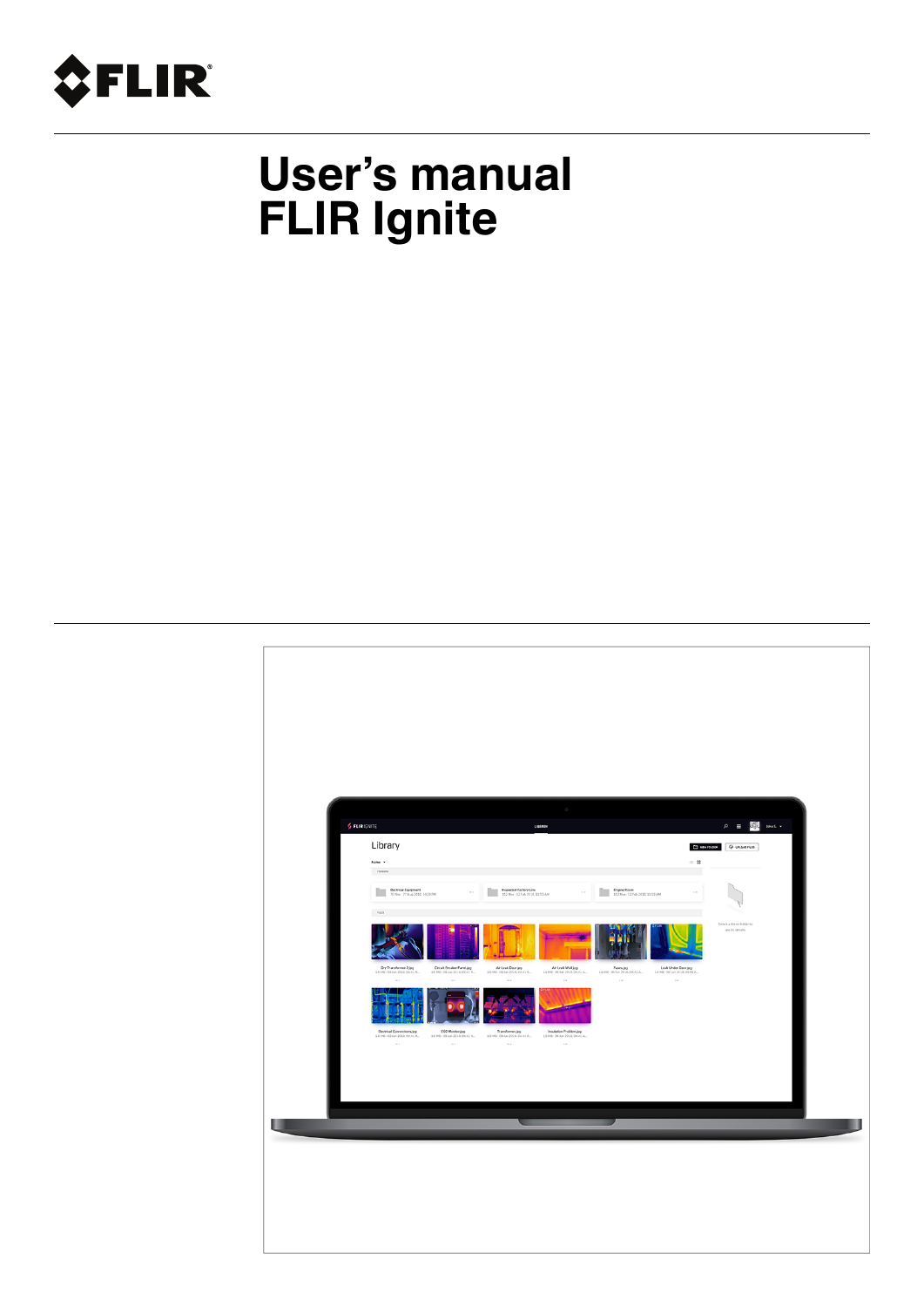## **Table of contents**

| 1 |            |       |  |  |  |  |
|---|------------|-------|--|--|--|--|
|   | 1.1        |       |  |  |  |  |
|   | 1.2        |       |  |  |  |  |
|   | 1.3        |       |  |  |  |  |
|   | 1.4        |       |  |  |  |  |
|   | 1.5        |       |  |  |  |  |
| 2 |            |       |  |  |  |  |
|   | 2.1        |       |  |  |  |  |
|   | 2.2        |       |  |  |  |  |
|   | 2.3        |       |  |  |  |  |
|   | 2.4        |       |  |  |  |  |
|   | 2.5        |       |  |  |  |  |
| 3 |            |       |  |  |  |  |
| 4 |            |       |  |  |  |  |
|   | 4.1        |       |  |  |  |  |
|   | 4.2        |       |  |  |  |  |
|   | 4.3        |       |  |  |  |  |
|   | 4.4        |       |  |  |  |  |
|   | 4.5        |       |  |  |  |  |
| 5 |            |       |  |  |  |  |
|   | 5.1        |       |  |  |  |  |
|   | 5.2        |       |  |  |  |  |
|   |            | 5.2.1 |  |  |  |  |
|   |            | 5.2.2 |  |  |  |  |
|   |            | 5.2.3 |  |  |  |  |
|   |            | 5.2.4 |  |  |  |  |
| 6 |            |       |  |  |  |  |
|   | 6.1        |       |  |  |  |  |
|   | 6.2        |       |  |  |  |  |
|   | 6.3        |       |  |  |  |  |
|   | 6.4        |       |  |  |  |  |
|   | 6.5        |       |  |  |  |  |
|   | 6.6<br>6.7 |       |  |  |  |  |
|   |            |       |  |  |  |  |
| 7 |            |       |  |  |  |  |
|   | 7.1        |       |  |  |  |  |
|   | 7.2        |       |  |  |  |  |
|   | 7.3        |       |  |  |  |  |
|   | 7.4        |       |  |  |  |  |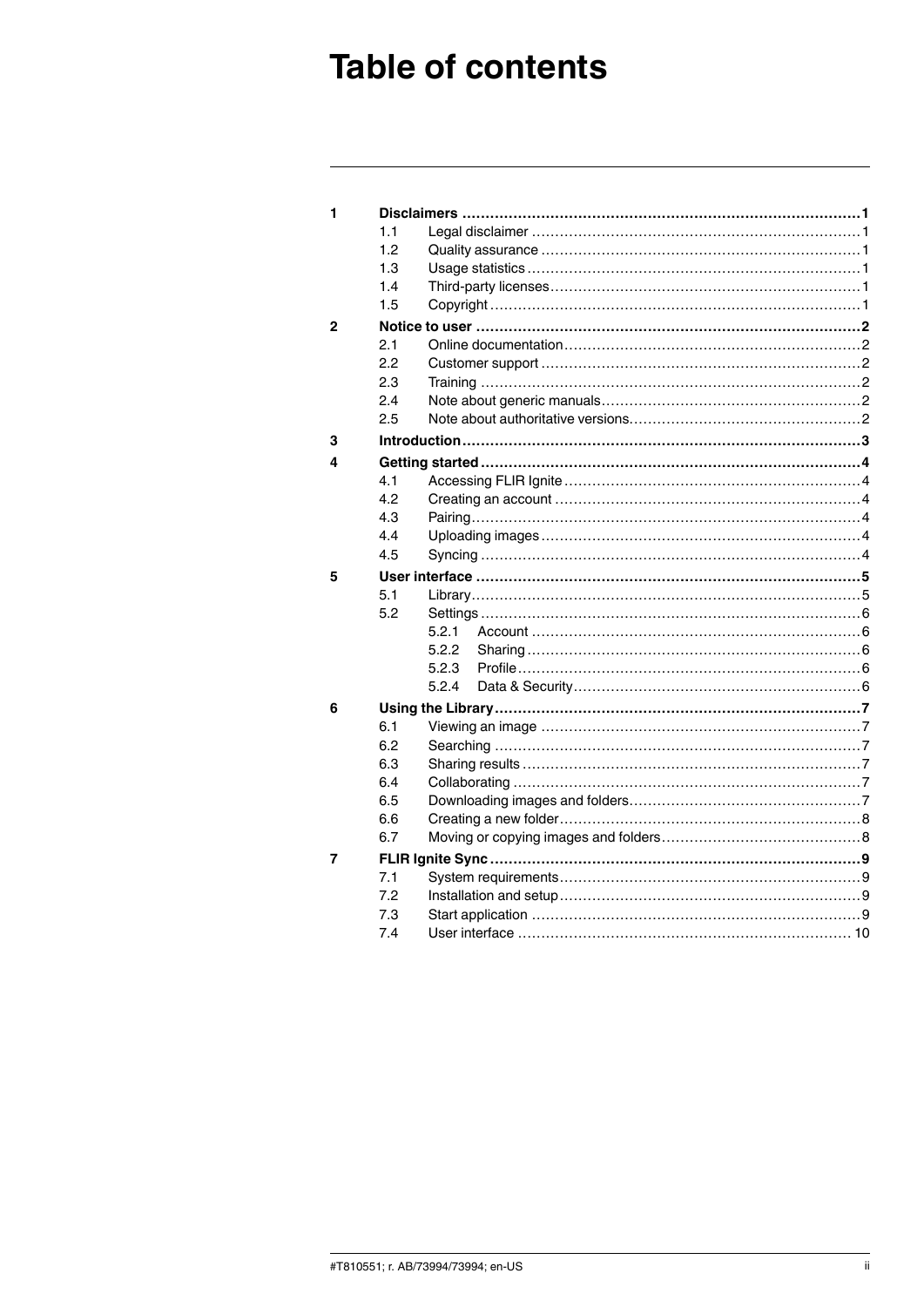## **[1](#page-2-0) [Disclaimers](#page-2-0)**

#### <span id="page-2-1"></span><span id="page-2-0"></span>**1.1 Legal disclaimer**

For warranty terms, refer to https://www.flir.com/warranty.

#### <span id="page-2-2"></span>**1.2 Quality assurance**

The Quality Management System under which these products are developed and manufactured has been certified in accordance with the ISO 9001 standard.

FLIR Systems is committed to a policy of continuous development; therefore we reserve the right to make changes and improvements on any of the products without prior notice.

#### <span id="page-2-3"></span>**1.3 Usage statistics**

FLIR Systems reserves the right to gather anonymous usage statistics to help maintain and improve the quality of our software and services.

#### <span id="page-2-4"></span>**1.4 Third-party licenses**

Information about third-party licenses is available in the user interface of the product.

#### <span id="page-2-5"></span>**1.5 Copyright**

© 2021 FLIR Systems, Inc. All rights reserved worldwide. No parts of the software including source code may be reproduced, transmitted, transcribed or translated into any language or computer language in any form or by any means, electronic, magnetic, optical, manual or otherwise, without the prior written permission of FLIR Systems.

The documentation must not, in whole or part, be copied, photocopied, reproduced, translated or transmitted to any electronic medium or machine readable form without prior consent, in writing, from FLIR Systems.

Names and marks appearing on the products herein are either registered trademarks or trademarks of FLIR Systems and/or its subsidiaries. All other trademarks, trade names or company names referenced herein are used for identification only and are the property of their respective owners.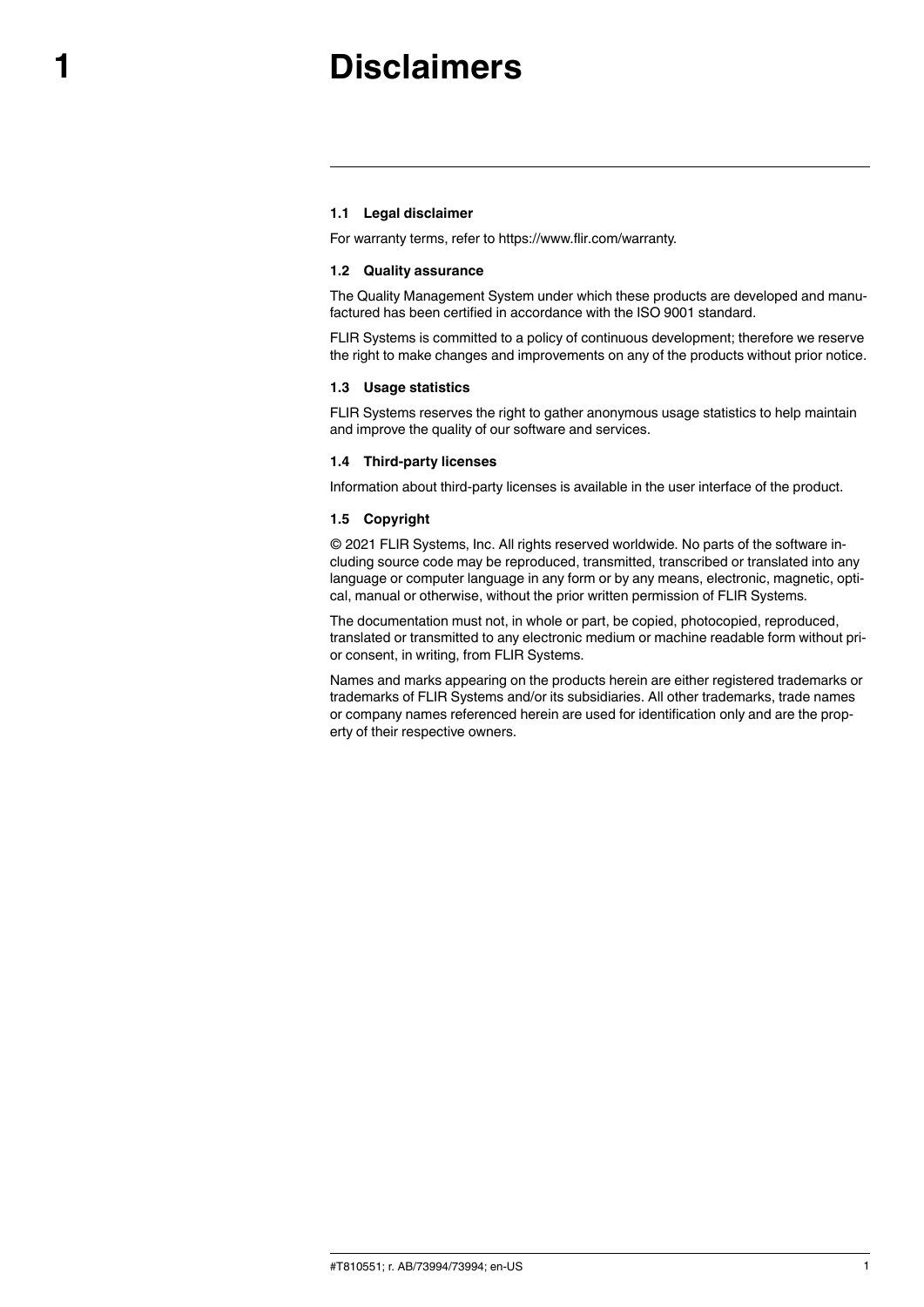## **[2](#page-3-0) [Notice](#page-3-0) to user**

### <span id="page-3-1"></span><span id="page-3-0"></span>**2.1 Online documentation**

Our manuals are continuously updated and published online.

To access the latest FLIR Ignite user manual, go to https://support.flir.com/resources/uh5k/.

To access the latest releases of manuals for our other products, as well as manuals for our historical and obsolete products, go to the Download tab at http://support.flir.com.

### <span id="page-3-2"></span>**2.2 Customer support**

Do not hesitate to contact our Customer Support Center if you experience problems or have any questions.

For customer help, go to http://support.flir.com.

### <span id="page-3-3"></span>**2.3 Training**

For training resources and courses, go to http://www.flir.com/support-center/training.

### <span id="page-3-4"></span>**2.4 Note about generic manuals**

FLIR Systems issues generic manuals that cover several software variants within a software suite. This means that this manual may contain descriptions and explanations that do not apply to your software variant.

## <span id="page-3-5"></span>**2.5 Note about authoritative versions**

The authoritative version of this publication is English. In the event of divergences due to translation errors, the English text has precedence. Any late changes are first implemented in English.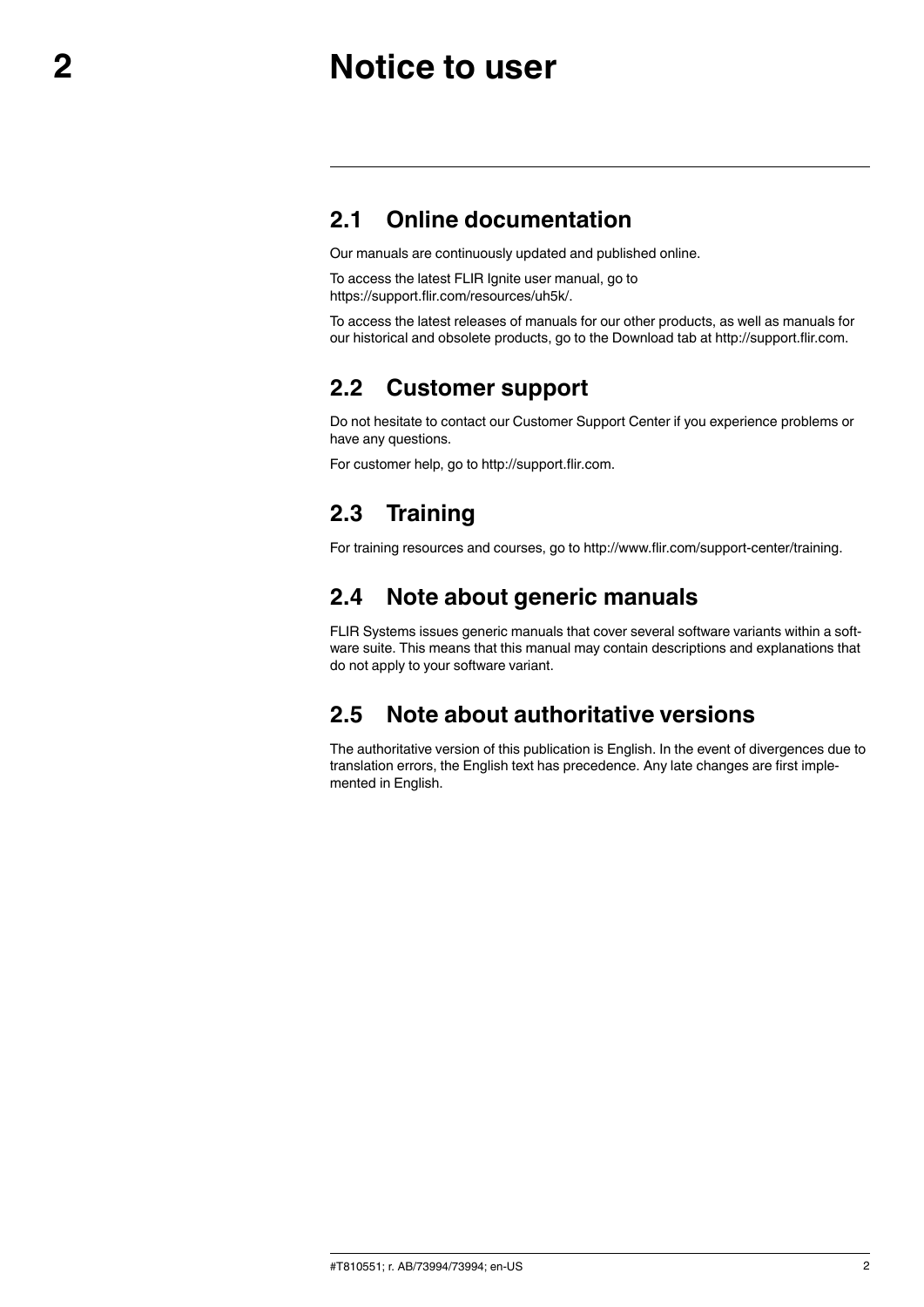## **[3](#page-4-0) [Introduction](#page-4-0)**

<span id="page-4-0"></span>FLIR Ignite is a cloud storage service for thermal images. Upload images from your FLIR Ignite enabled camera and your data will be instantly available across all your devices. With FLIR Ignite you can quickly share images with colleagues and clients whether you are in the office or on the go. You can also invite team members to work in the same folder and files. FLIR Ignite Sync allows you to sync your image library with your computer, for easy access when creating reports.

FLIR Ignite provides features where you can:

#### • **View images and data**

Any image uploaded from your FLIR Ignite enabled camera can be directly viewed from your web browser. You can see measurement functions in the image, read notes attached, zoom in to see more details, and switch between thermal and visual images.

#### • **Organize in folders**

Your FLIR camera can create folders and these folders will be created in FLIR Ignite as well. Images saved in the folders on your camera will be uploaded to the corresponding folder in FLIR Ignite. You can create additional folders and move the folders created in your camera into those, to create a suitable structure for your thermal images.

#### • **Search**

You can search among all your files and images uploaded to FLIR Ignite. It is possible to search on file names, folder names, and any notes added to the images.

#### • **Sync images with your computer**

With FLIR Ignite Sync your image library is automatically synced with your computer, allowing you to easily analyze and create reports in a FLIR Thermography software. You can add or rename images and all changes will instantly be synced across all your devices.

#### • **Download images**

You can select one or more images for download to your computer. Folders and selections of multiple files are downloaded as .zip files.

#### • **Collaborate with team members**

You can invite team members to edit or view a folder. The collaborators simply sign in to their FLIR Ignite account, accept the invitation, and can then start working directly in the folder.

#### • **Share with colleagues and clients**

You can share results with colleagues and clients by generating a shared link. You can share individual images and entire folders. Shared links can be password protected and you can set an expiry date.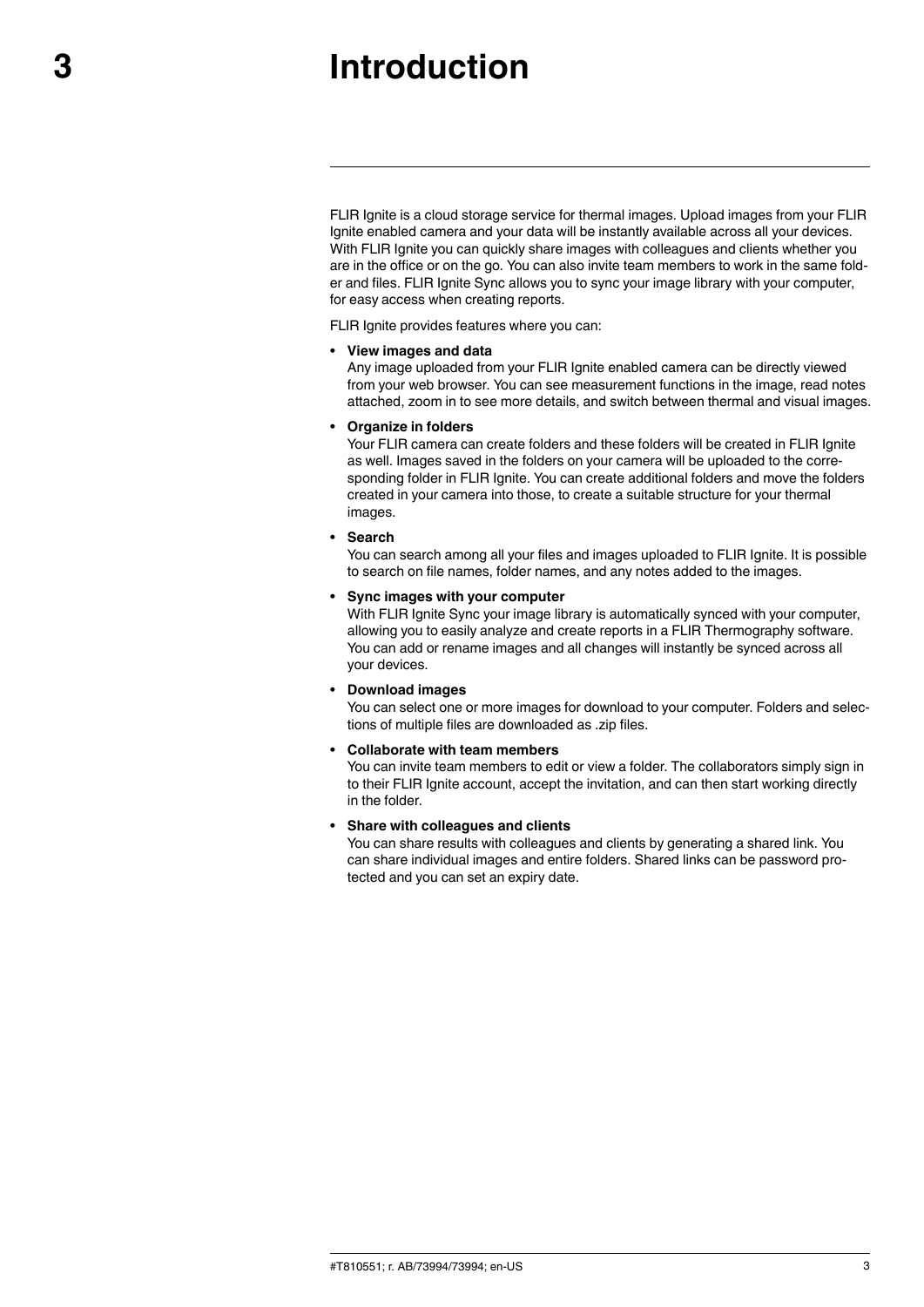## **[4](#page-5-0) [Getting](#page-5-0) started**

<span id="page-5-0"></span>The FLIR Ignite functionality can be accessed as a web application through your browser and requires no installation. To get started, all you need to do is create a FLIR Ignite account. To upload images from your camera, you must also pair your camera with your FLIR Ignite account. For automatic syncing, you need to install FLIR Ignite Sync on your computer.

### <span id="page-5-1"></span>**4.1 Accessing FLIR Ignite**

You can access FLIR Ignite from a browser on your desktop, tablet, or mobile device.

To access FLIR Ignite, go to https://ignite.flir.com.

### <span id="page-5-2"></span>**4.2 Creating an account**

To create a FLIR Ignite account, go to https://ignite.flir.com and click *Sign up*.

### <span id="page-5-3"></span>**4.3 Pairing**

You start the pairing procedure from your FLIR Ignite enabled camera. The camera must be connected to a Wi-Fi network. You can do the pairing as part of the initial setup of the camera or at any time via the *Settings* menu in the camera. You will be guided through the pairing procedure by instructions on the camera screen. For more information, refer to the camera user manual.

## <span id="page-5-4"></span>**4.4 Uploading images**

Once the camera is paired with your FLIR Ignite account, you can upload images to your FLIR Ignite Library. You can set up the camera to automatically upload images when the camera is connected to a Wi-Fi network. You can also upload images manually from the camera. For more information, refer to the camera user manual.

## <span id="page-5-5"></span>**4.5 Syncing**

By installing FLIR Ignite Sync on your computer, you can automatically sync your FLIR Ignite Library with a sync folder on your computer. For more information, see chapter [7](#page-10-0) *FLIR [Ignite](#page-10-0) Sync*.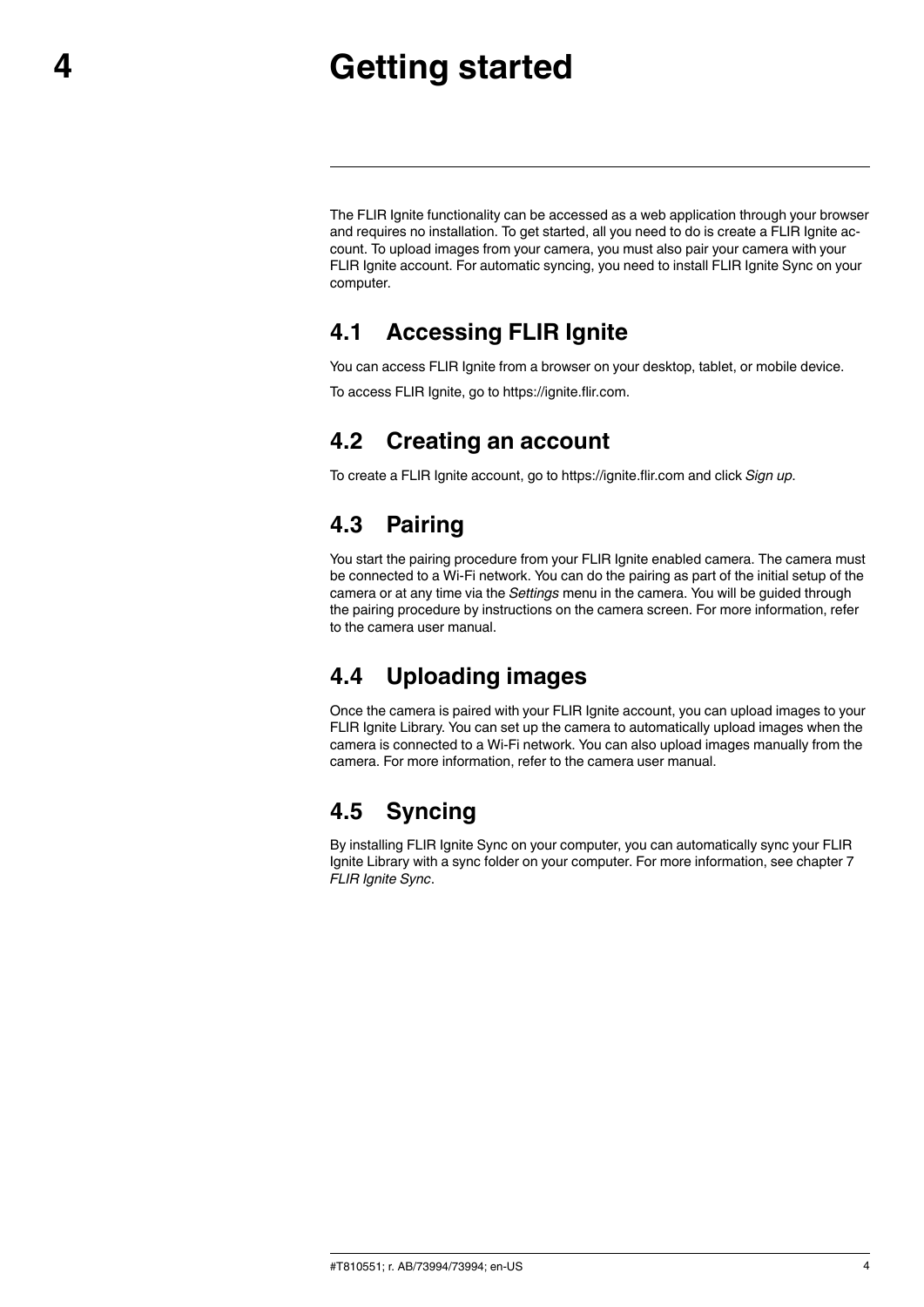## **[5](#page-6-0) User [interface](#page-6-0)**

<span id="page-6-0"></span>In the FLIR Ignite Library in your browser, you can view, organize, search for, download, and share images uploaded from your FLIR Ignite enabled camera.

### <span id="page-6-1"></span>**5.1 Library**

This image shows what the user interface looks like when the FLIR Ignite Library is opened in your browser on a desktop computer.

| <b>FLIR IGNITE</b>                 | <b>LIBRARY</b>     |               |            | 3<br>Q<br><b>DP</b>                            | Demo P v       |
|------------------------------------|--------------------|---------------|------------|------------------------------------------------|----------------|
| Library<br>My Files Shared With Me |                    |               | NEW FOLDER | <b>ED UPLOAD FILES</b>                         | $\overline{5}$ |
| Name ^                             | Uploaded           | <b>Size</b>   | 88         |                                                |                |
| -1<br>10 <sup>1</sup>              | 15 Apr 2020, 14:38 | 0 files       | $\cdots$   |                                                |                |
| My new folder                      | 16 Apr 2020, 08:35 | 8 files       |            |                                                |                |
| FLIR0002.jpg                       | 5 Mar 2020, 14:41  | 78.1 KB       |            | Select a file or folder to see its<br>details. |                |
| FLIR0003.jpg                       | 21 Apr 2020, 15:48 | 88.6 KB       |            |                                                |                |
| FLIR0025.jpg                       | 21 Apr 2020, 15:47 | 79.1 KB       | $\cdots$   |                                                |                |
| FLIR0026.jpg                       | 21 Apr 2020, 15:42 | <b>106 KB</b> |            |                                                |                |
| FLIR0027.jpg                       | 22 Apr 2020, 13:40 | <b>108 KB</b> | $\cdots$   |                                                |                |
| FLIR0028.jpg                       | 22 Apr 2020, 13:40 | 106 KB        |            |                                                |                |
| FLIR0029.jpg                       | 22 Apr 2020, 13:40 | <b>107 KB</b> | $\cdots$   |                                                | ٠              |
|                                    |                    |               |            |                                                |                |

#### 1. Folder/image name

Click the folder/image name to open the folder/image.

2. Folder/image row

Click the folder/image row to display folder/image information in the right pane.

3. Search

Click to search for an image or folder. You can search on file names, folder names, and any notes added to the images.

4. New folder

Click the button to create a new folder in the library.

5. Upload images Click the button to upload files from your computer.

This image shows what the user interface looks like when you have selected an image by clicking the image row.

| <b>FLIR IGNITE</b>                 | <b>LIBRARY</b>       |                                 | $\mathcal{L}$<br>Demo P v<br><b>DP</b>      |
|------------------------------------|----------------------|---------------------------------|---------------------------------------------|
| Library<br>My Files Shared With Me | ₹<br><b>DOWNLOAD</b> | $\rightleftarrows$ MOVE OR COPY | Ū<br>I RENAME<br><b>DELETE</b>              |
| Name ^                             | Uploaded             | 88<br><b>Size</b>               | $\overline{2}$<br><b>Details</b><br>Sharing |
| 100_FLIR                           | 15 Apr 2020, 14:38   | 0 files<br>0.0.0                |                                             |
| My new folder                      | 16 Apr 2020, 08:35   | 8 files<br>                     | <b>OFFLIR</b>                               |
| FLIR0002.jpg                       | 5 Mar 2020, 14:41    | 78.1 KB<br>                     |                                             |
| FLIR0003.jpg                       | 21 Apr 2020, 15:48   | 88.6 KB<br>                     | $rac{1}{2}$<br>Ġ                            |
| FLIR0025.jpg                       | 21 Apr 2020, 15:47   | 79.1 KB<br>$\cdots$             | Name<br>FLIR0003.jpg                        |
| FLIR0026.jpg                       | 21 Apr 2020, 15:42   | 106 KB<br>                      | Created                                     |
| FLIR0027.jpg                       | 22 Apr 2020, 13:40   | <b>108 KB</b><br>               | 5 Mar 2020, 14:22<br>Uploaded               |
| FLIR0028.jpg                       | 22 Apr 2020, 13:40   | 106 KB<br>                      | 21 Apr 2020, 15:48<br><b>Image Data</b>     |
| FLIR0029.jpg                       | 22 Apr 2020, 13:40   | <b>107 KB</b><br>$\cdots$       | DC                                          |
|                                    |                      |                                 |                                             |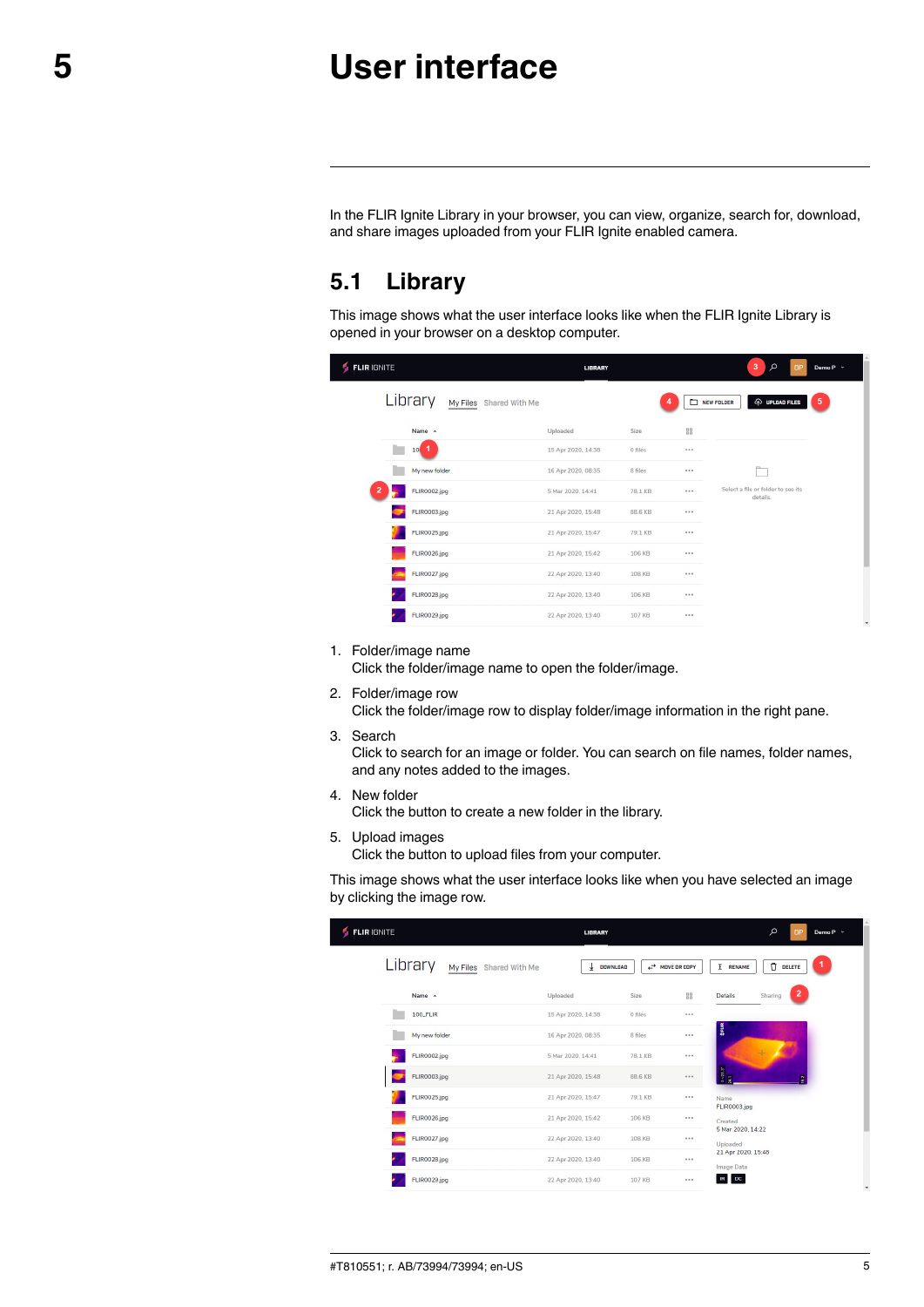1. Buttons

Click a button to download, move or copy, rename, or delete the selected image.

#### 2. Image information

Click *Details* to view information about the image.

Click *Sharing* to view information about any shared links or to create a link for sharing.

This image shows what the user interface looks like when you have clicked an image file name.



1. Image toolbar

The image toolbar includes options for zooming, full screen viewing, and toggling of IR/DC images.

2. Data toolbar

The data toolbar includes options for display of measurement data, image details, and location.

3. Menu

Click to display a menu where you can select to create a shareable link, download, move or copy, rename, and delete the image.

#### <span id="page-7-0"></span>**5.2 Settings**

Go to the *Settings* page to change settings for the user interface or to view, for example, information about your account and shared links.

You access the *Settings* page via the profile menu in the upper right corner.

#### <span id="page-7-1"></span>**5.2.1 Account**

View information about the current storage capacity.

Select the units, language, and date format to be used in the user interface.

#### <span id="page-7-2"></span>**5.2.2 Sharing**

View information about collaborative folders and shared links.

#### <span id="page-7-3"></span>**5.2.3 Profile**

View and edit general information about your account.

#### <span id="page-7-4"></span>**5.2.4 Data & Security**

Change your password.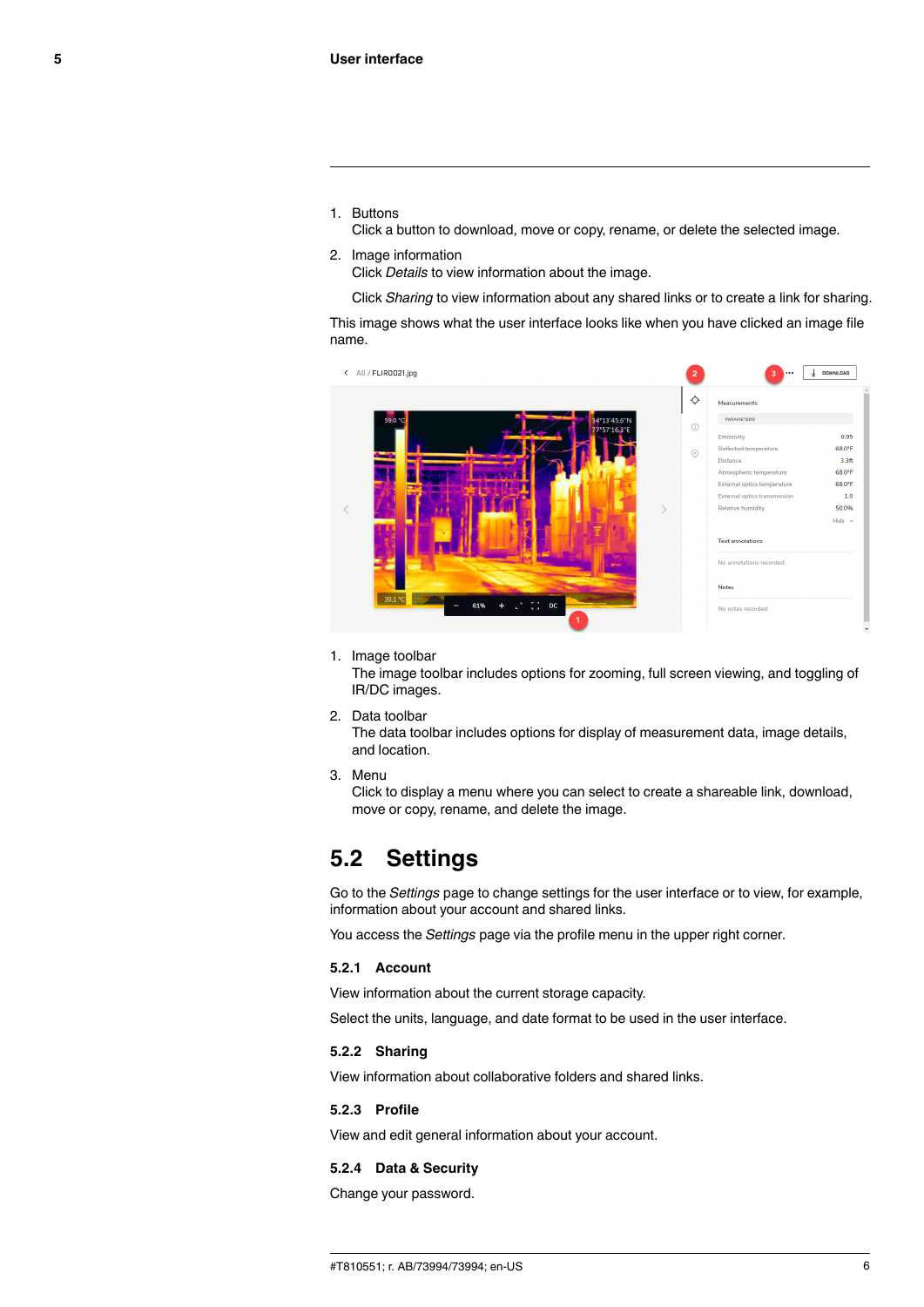## **[6](#page-8-0) Using the [Library](#page-8-0)**

#### <span id="page-8-1"></span><span id="page-8-0"></span>**6.1 Viewing an image**

To view an image and associated data, do the following:

- 1. To open an image, click the image name.
- 2. To view the image data, do the following:
	- Click  $\overleftrightarrow{\mathsf{C}}$  to view the measurement data.
	- Click  $\overset{\text{\normalsize 0}}{\mathbb{D}}$  to view images details, for example date and camera model.
	- Click  $\heartsuit$  to view the location where the image was taken.
- 3. To view the visual image, click  $\overline{P}C$

### <span id="page-8-2"></span>**6.2 Searching**

To search for an image or folder, do the following:

- 1. Click <sup>0</sup>
- 2. Select the check box to search only in the current folder.
- 3. Enter your search criteria.

#### <span id="page-8-3"></span>**6.3 Sharing results**

To share your results, do the following:

- 1. Select an image/folder by clicking the row.
- 2. In the right pane, click *Sharing*.
- 3. To create a link, click *Create link*. This opens a dialog box where you can create a link, optionally protected with a password and a date when the link will no longer will be active.
- 4. To copy a link, click *Copy link*.

#### <span id="page-8-4"></span>**6.4 Collaborating**

**Note** The amount of collaborators depends on your FLIR Ignite subscription plan.

To invite collaborators and manage the collaboration folder, do the following:

- 1. Select a folder by clicking the row.
- 2. In the right pane, click *Sharing*.
- 3. To invite the first collaborator to the folder, click *Collaborate*. This opens a dialog box where you can invite a person to edit or view the folder.
- 4. To manage a folder with one or more collaborators, click *Manage collaborators*. This opens a dialog box where you can add and remove collaborators.

### <span id="page-8-5"></span>**6.5 Downloading images and folders**

To download images and folders, do the following:

- 1. Select an image/folder by clicking the row.
- 2. Select multiple images/folders by using the Ctrl and Shift keys.
- 3. Click the *DOWNLOAD* button.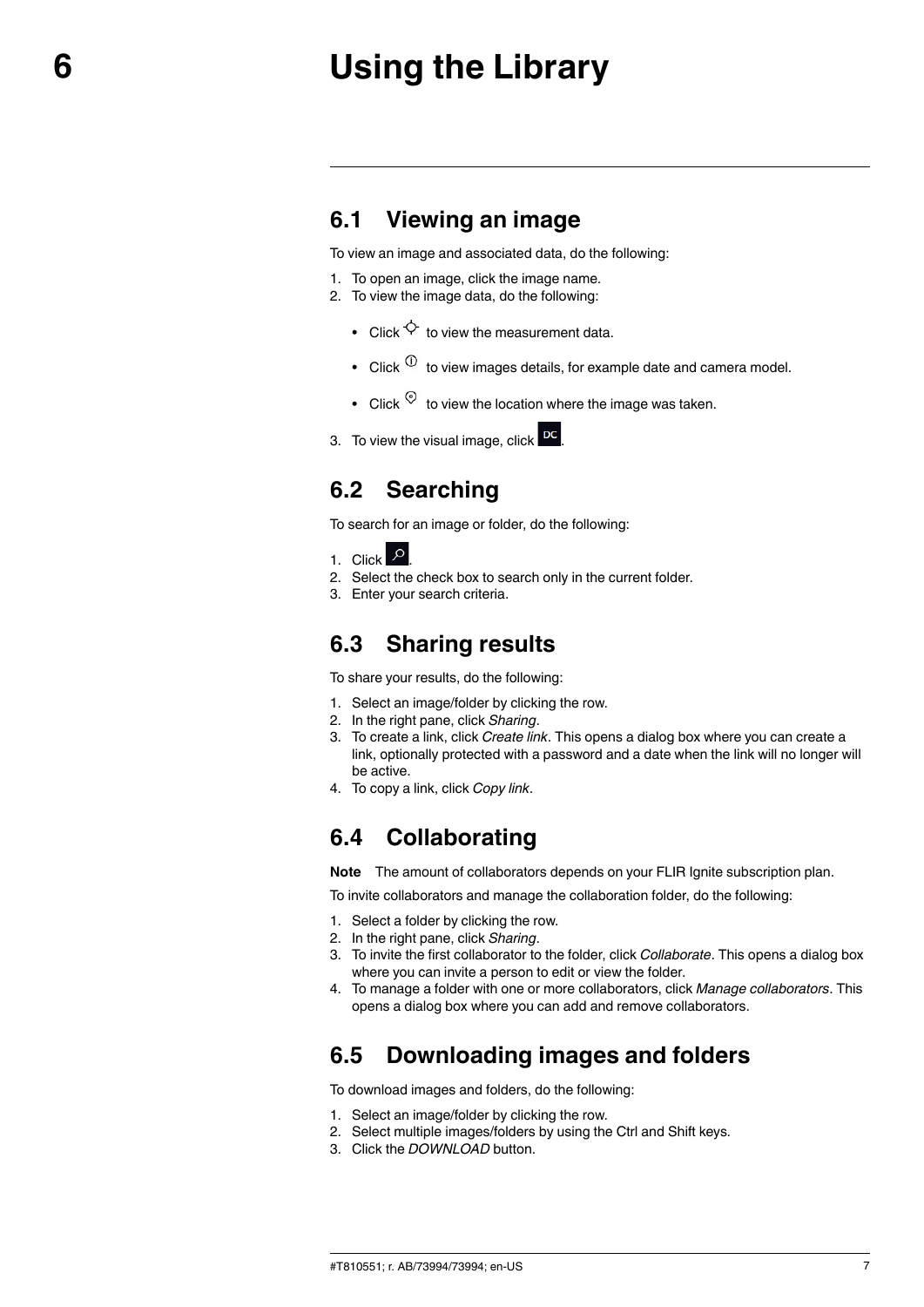### <span id="page-9-0"></span>**6.6 Creating a new folder**

To create a new folder, do the following:

- 1. Make sure no folder or image is selected.
- 2. Click the *NEW FOLDER* button.
- 3. Enter the name and click *CREATE*.

### <span id="page-9-1"></span>**6.7 Moving or copying images and folders**

To move or copy images and folders, do the following:

- 1. Select an image/folder by clicking the row.
- 2. Select multiple images/folders by using the Ctrl and Shift keys.
- 3. Click the *MOVE OR COPY* button.
- 4. Select the destination folder.
- 5. Click the *MOVE* or *COPY* button.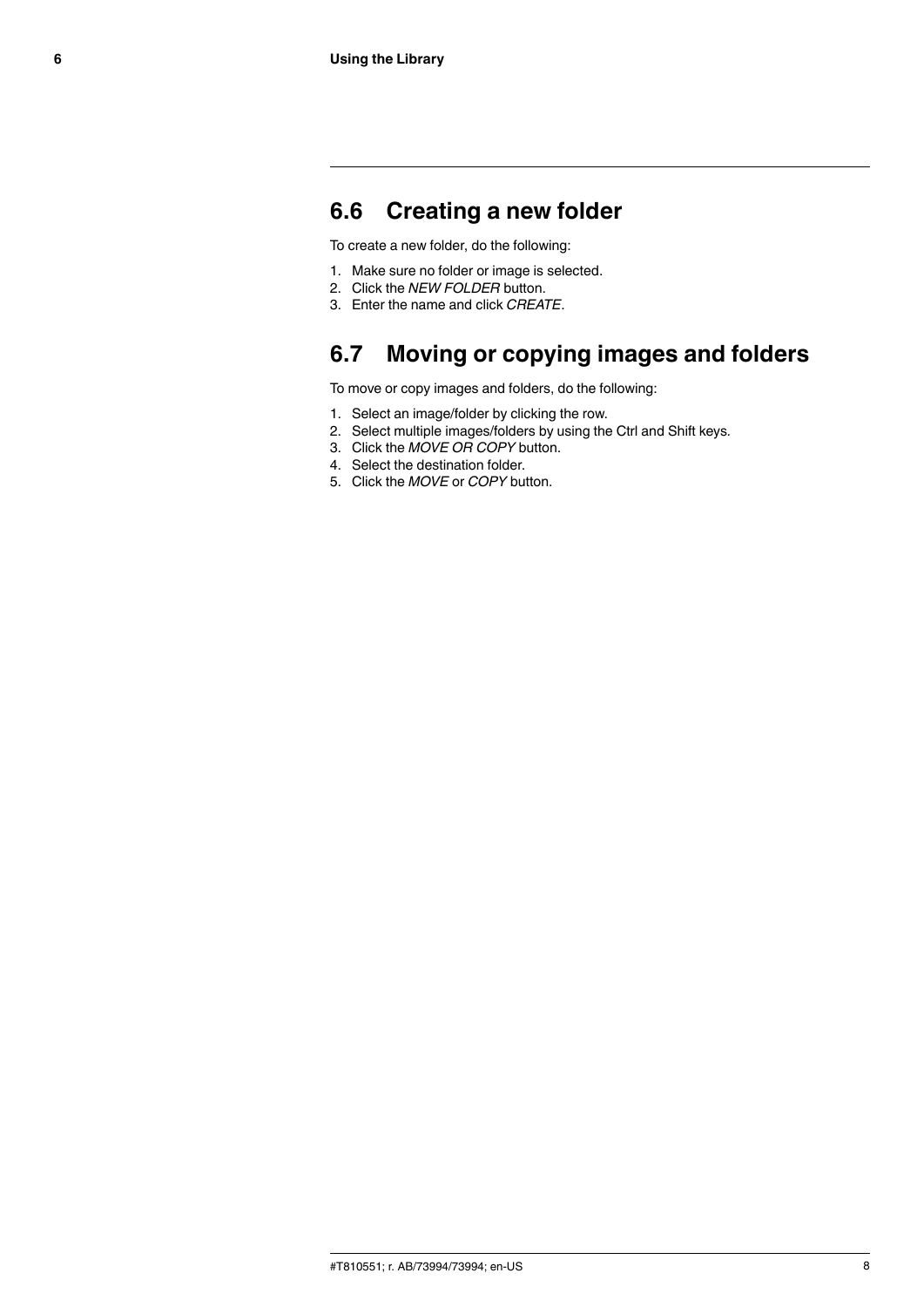## **[7](#page-10-0) FLIR [Ignite](#page-10-0) Sync**

<span id="page-10-0"></span>FLIR Ignite Sync is a PC–based (Windows 10) application that automatically syncs your FLIR Ignite Library with a sync folder on your computer.

You can add or rename images in your FLIR lanite Library or in the sync folder on your computer and all of your changes will instantly be synced.

**Note** If you remove images from the sync folder on your computer, they will also be removed from your FLIR Ignite Library.

### <span id="page-10-1"></span>**7.1 System requirements**

For automatic sync to work, the following is required:

- FLIR Ignite Sync must be installed on your Windows 10 computer.
- FLIR Ignite Sync must be running on your computer.
- You must have logged in to your FLIR Ignite account via FLIR Ignite Sync.
- Your computer must be connected to internet.

### <span id="page-10-2"></span>**7.2 Installation and setup**

- 1. Go to https://ignite.flir.com and download the FLIR Ignite Sync desktop application.
- 2. To start the installation, double-click the downloaded executable file.
- 3. When the installation is completed, click *Start*. You can also start the application from the Start menu or by double-clicking the desktop icon. The FLIR Ignite Sync icon appears in the taskbar.



4. Click the  $\overrightarrow{Q}$  icon to log in to your FLIR Ignite account, accept the terms and conditions, and select the location of the sync folder on your computer.

### <span id="page-10-3"></span>**7.3 Start application**

- 1. Start the FLIR Ignite Sync application from the Start menu or by double-clicking the desktop icon.
- 2. Click the  $\ddot{\bullet}$  icon in the taskbar and log in to your FLIR Ignite account.

When the application is running and you are logged in to your FLIR Ignite account, the

FLIR Ignite Sync icon looks like this: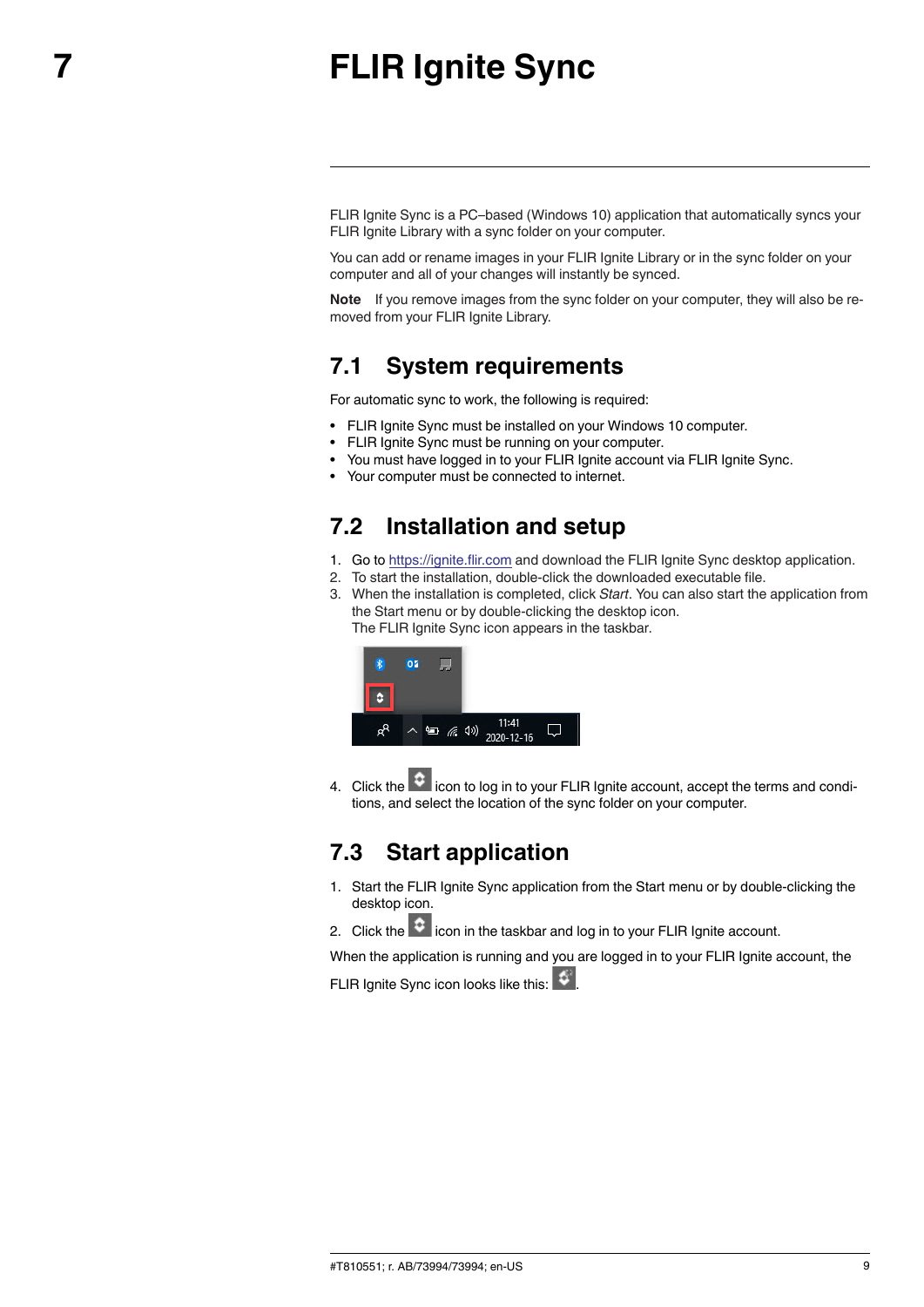### <span id="page-11-0"></span>**7.4 User interface**

To display the user interface, click  $\left|\hat{\mathbf{G}}\right|$  in the taskbar. *<u>CFLIR</u>* ද්රි} Version 0.2.53 Change sync folder Selective sync Pause sync Check for updates Sync is enable Help Log out Quit OPEN SYNC FOLDER ⊕ OPEN FLIR.IGNITE.COM

- 1. Click the button to open the sync folder on your computer.
- 2. Click the button to open your FLIR Ignite Library in a web browser.
- 3. Click the icon to open a menu.
	- Click *Change sync folder* to change the location of the sync folder.
	- Click *Selective sync* to select which folders to sync.

**Note** You can only sync your own folders, not collaboration folders that others have shared with you.

- Click *Pause sync* to pause the syncing.
- Click *Check for updates* to check for and install software updates.
- Click *Help* to go to the FLIR Ignite online documentation web page.
- Click *Log out* to log out from your FLIR Ignite account. This stops the syncing.
- Click *Quit* to quit FLIR Ignite Sync. This stops the syncing.